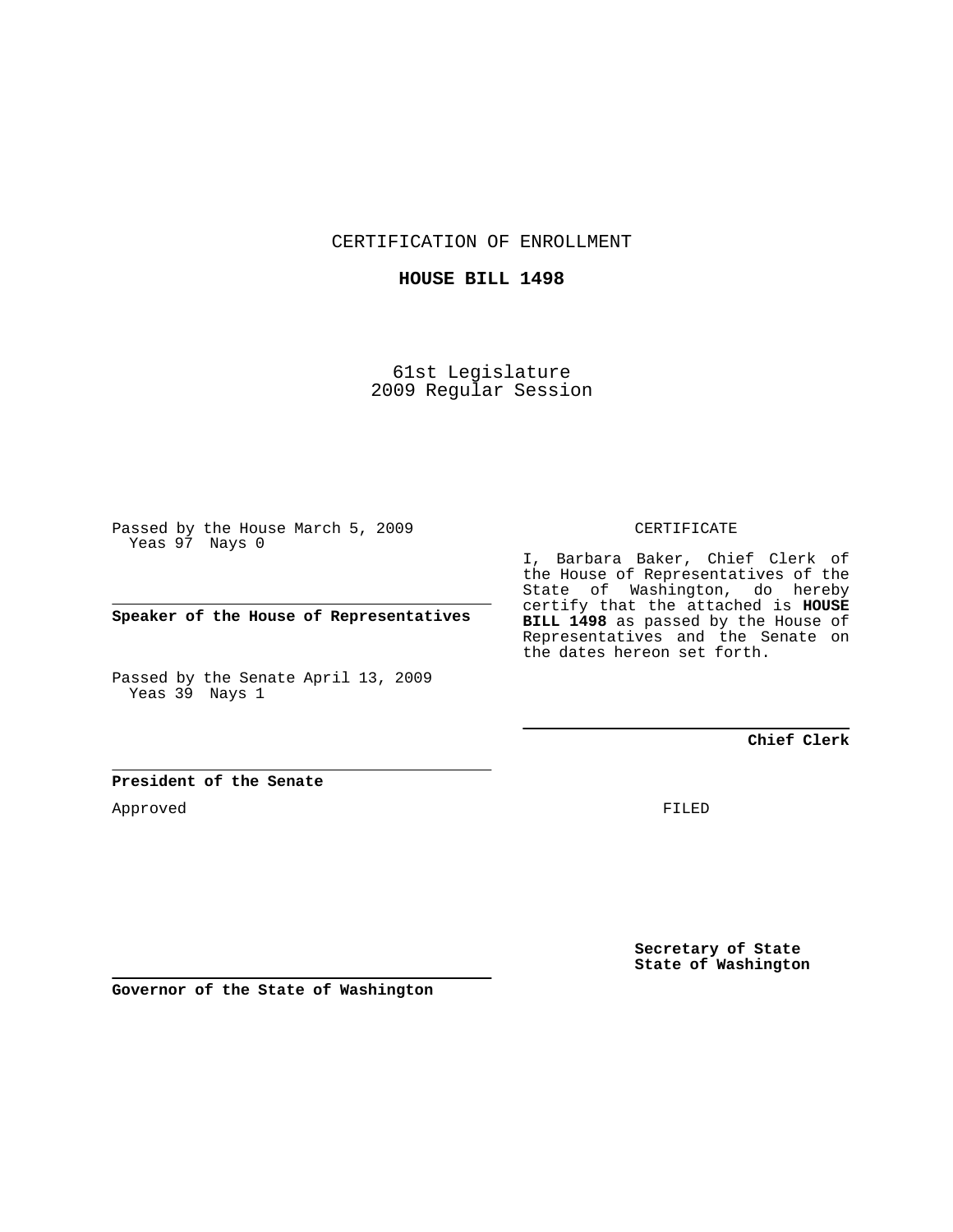# **HOUSE BILL 1498** \_\_\_\_\_\_\_\_\_\_\_\_\_\_\_\_\_\_\_\_\_\_\_\_\_\_\_\_\_\_\_\_\_\_\_\_\_\_\_\_\_\_\_\_\_

\_\_\_\_\_\_\_\_\_\_\_\_\_\_\_\_\_\_\_\_\_\_\_\_\_\_\_\_\_\_\_\_\_\_\_\_\_\_\_\_\_\_\_\_\_

Passed Legislature - 2009 Regular Session

**State of Washington 61st Legislature 2009 Regular Session**

**By** Representatives Hunter, Blake, Kretz, Pedersen, Goodman, Williams, Carlyle, Roberts, McCune, Ericks, White, Hasegawa, Kagi, Nelson, and Warnick

Read first time 01/22/09. Referred to Committee on Judiciary.

 1 AN ACT Relating to provisions governing firearms possession by 2 persons who have been involuntarily committed; and amending RCW 3 9.41.040, 9.41.047, 71.05.230, 71.05.240, 71.05.300, 71.34.730, and 4 71.34.740.

5 BE IT ENACTED BY THE LEGISLATURE OF THE STATE OF WASHINGTON:

 6 **Sec. 1.** RCW 9.41.040 and 2005 c 453 s 1 are each amended to read 7 as follows:

 8 (1)(a) A person, whether an adult or juvenile, is guilty of the 9 crime of unlawful possession of a firearm in the first degree, if the 10 person owns, has in his or her possession, or has in his or her control 11 any firearm after having previously been convicted or found not guilty 12 by reason of insanity in this state or elsewhere of any serious offense 13 as defined in this chapter.

14 (b) Unlawful possession of a firearm in the first degree is a class 15 B felony punishable according to chapter 9A.20 RCW.

16 (2)(a) A person, whether an adult or juvenile, is guilty of the 17 crime of unlawful possession of a firearm in the second degree, if the 18 person does not qualify under subsection (1) of this section for the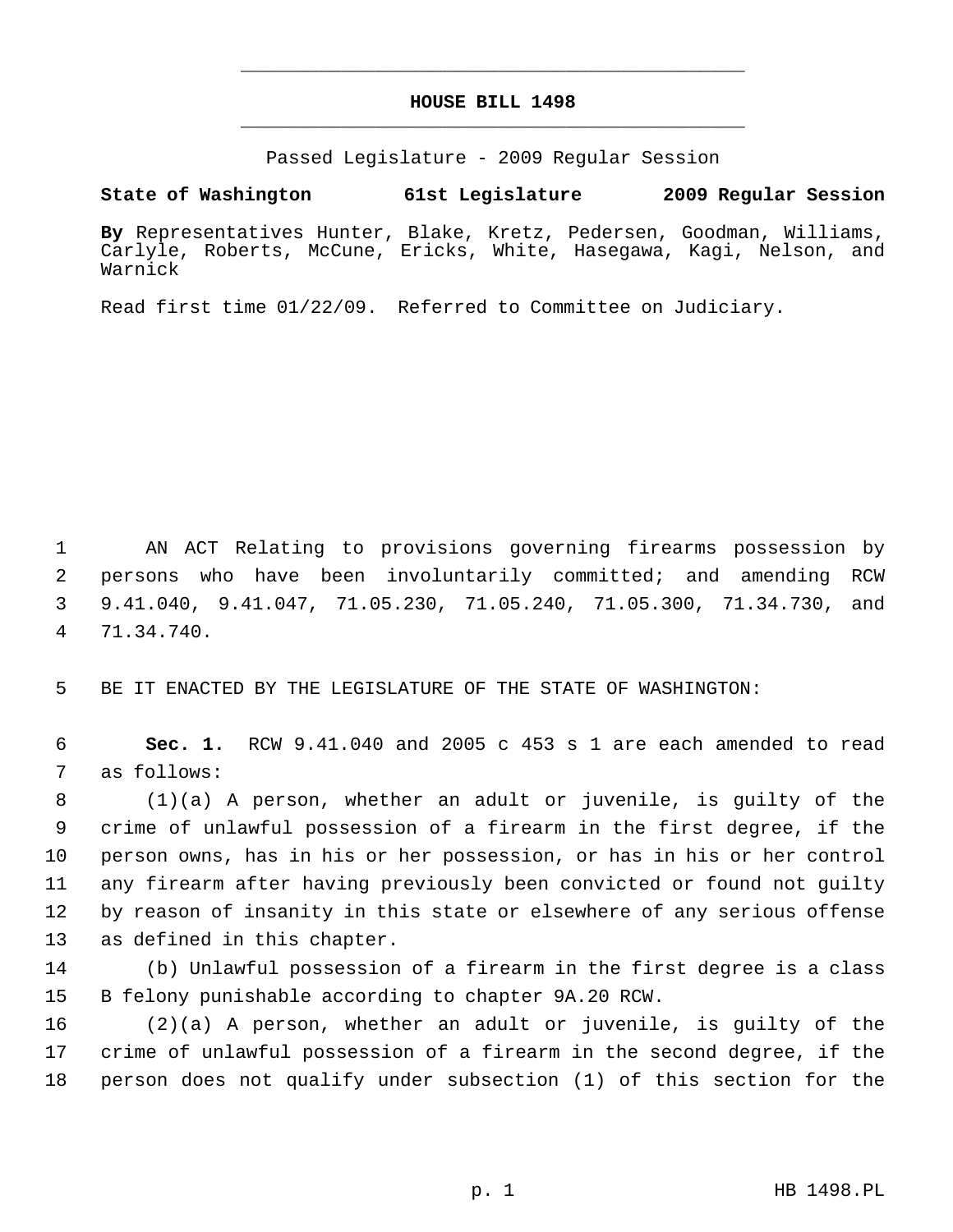1 crime of unlawful possession of a firearm in the first degree and the 2 person owns, has in his or her possession, or has in his or her control 3 any firearm:

 4 (i) After having previously been convicted or found not guilty by 5 reason of insanity in this state or elsewhere of any felony not 6 specifically listed as prohibiting firearm possession under subsection 7 (1) of this section, or any of the following crimes when committed by 8 one family or household member against another, committed on or after 9 July 1, 1993: Assault in the fourth degree, coercion, stalking, 10 reckless endangerment, criminal trespass in the first degree, or 11 violation of the provisions of a protection order or no-contact order 12 restraining the person or excluding the person from a residence (RCW 13 26.50.060, 26.50.070, 26.50.130, or 10.99.040);

14 (ii) After having previously been involuntarily committed for 15 mental health treatment under RCW 71.05.240, 71.05.320, ((71.34.090)) 16 71.34.740, 71.34.750, chapter 10.77 RCW, or equivalent statutes of 17 another jurisdiction, unless his or her right to possess a firearm has 18 been restored as provided in RCW 9.41.047;

19 (iii) If the person is under eighteen years of age, except as 20 provided in RCW 9.41.042; and/or

21 (iv) If the person is free on bond or personal recognizance pending 22 trial, appeal, or sentencing for a serious offense as defined in RCW 23 9.41.010.

24 (b) Unlawful possession of a firearm in the second degree is a 25 class C felony punishable according to chapter 9A.20 RCW.

26 (3) Notwithstanding RCW 9.41.047 or any other provisions of law, as 27 used in this chapter, a person has been "convicted", whether in an 28 adult court or adjudicated in a juvenile court, at such time as a plea 29 of guilty has been accepted, or a verdict of guilty has been filed, 30 notwithstanding the pendency of any future proceedings including but 31 not limited to sentencing or disposition, post-trial or post-32 factfinding motions, and appeals. Conviction includes a dismissal 33 entered after a period of probation, suspension or deferral of 34 sentence, and also includes equivalent dispositions by courts in 35 jurisdictions other than Washington state. A person shall not be 36 precluded from possession of a firearm if the conviction has been the 37 subject of a pardon, annulment, certificate of rehabilitation, or other 38 equivalent procedure based on a finding of the rehabilitation of the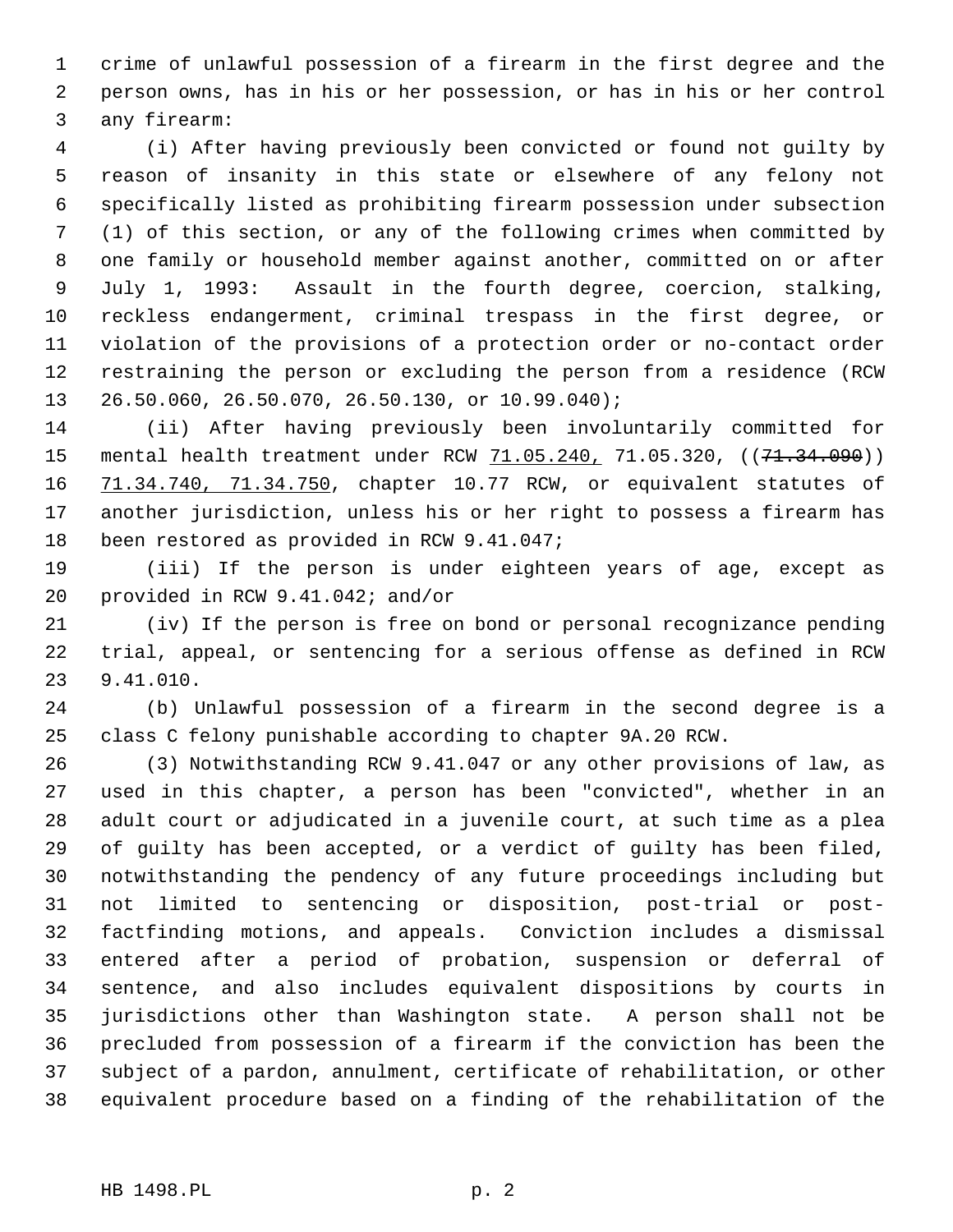1 person convicted or the conviction or disposition has been the subject 2 of a pardon, annulment, or other equivalent procedure based on a 3 finding of innocence. Where no record of the court's disposition of 4 the charges can be found, there shall be a rebuttable presumption that 5 the person was not convicted of the charge.

 6 (4) Notwithstanding subsection (1) or (2) of this section, a person 7 convicted or found not guilty by reason of insanity of an offense 8 prohibiting the possession of a firearm under this section other than 9 murder, manslaughter, robbery, rape, indecent liberties, arson, 10 assault, kidnapping, extortion, burglary, or violations with respect to 11 controlled substances under RCW 69.50.401 and 69.50.410, who received 12 a probationary sentence under RCW 9.95.200, and who received a 13 dismissal of the charge under RCW 9.95.240, shall not be precluded from 14 possession of a firearm as a result of the conviction or finding of not 15 guilty by reason of insanity. Notwithstanding any other provisions of 16 this section, if a person is prohibited from possession of a firearm 17 under subsection (1) or (2) of this section and has not previously been 18 convicted or found not guilty by reason of insanity of a sex offense 19 prohibiting firearm ownership under subsection (1) or (2) of this 20 section and/or any felony defined under any law as a class A felony or 21 with a maximum sentence of at least twenty years, or both, the 22 individual may petition a court of record to have his or her right to 23 possess a firearm restored:

## 24 (a) Under RCW 9.41.047; and/or

25 (b)(i) If the conviction or finding of not guilty by reason of 26 insanity was for a felony offense, after five or more consecutive years 27 in the community without being convicted or found not guilty by reason 28 of insanity or currently charged with any felony, gross misdemeanor, or 29 misdemeanor crimes, if the individual has no prior felony convictions 30 that prohibit the possession of a firearm counted as part of the 31 offender score under RCW 9.94A.525; or

32 (ii) If the conviction or finding of not guilty by reason of 33 insanity was for a nonfelony offense, after three or more consecutive 34 years in the community without being convicted or found not guilty by 35 reason of insanity or currently charged with any felony, gross 36 misdemeanor, or misdemeanor crimes, if the individual has no prior 37 felony convictions that prohibit the possession of a firearm counted as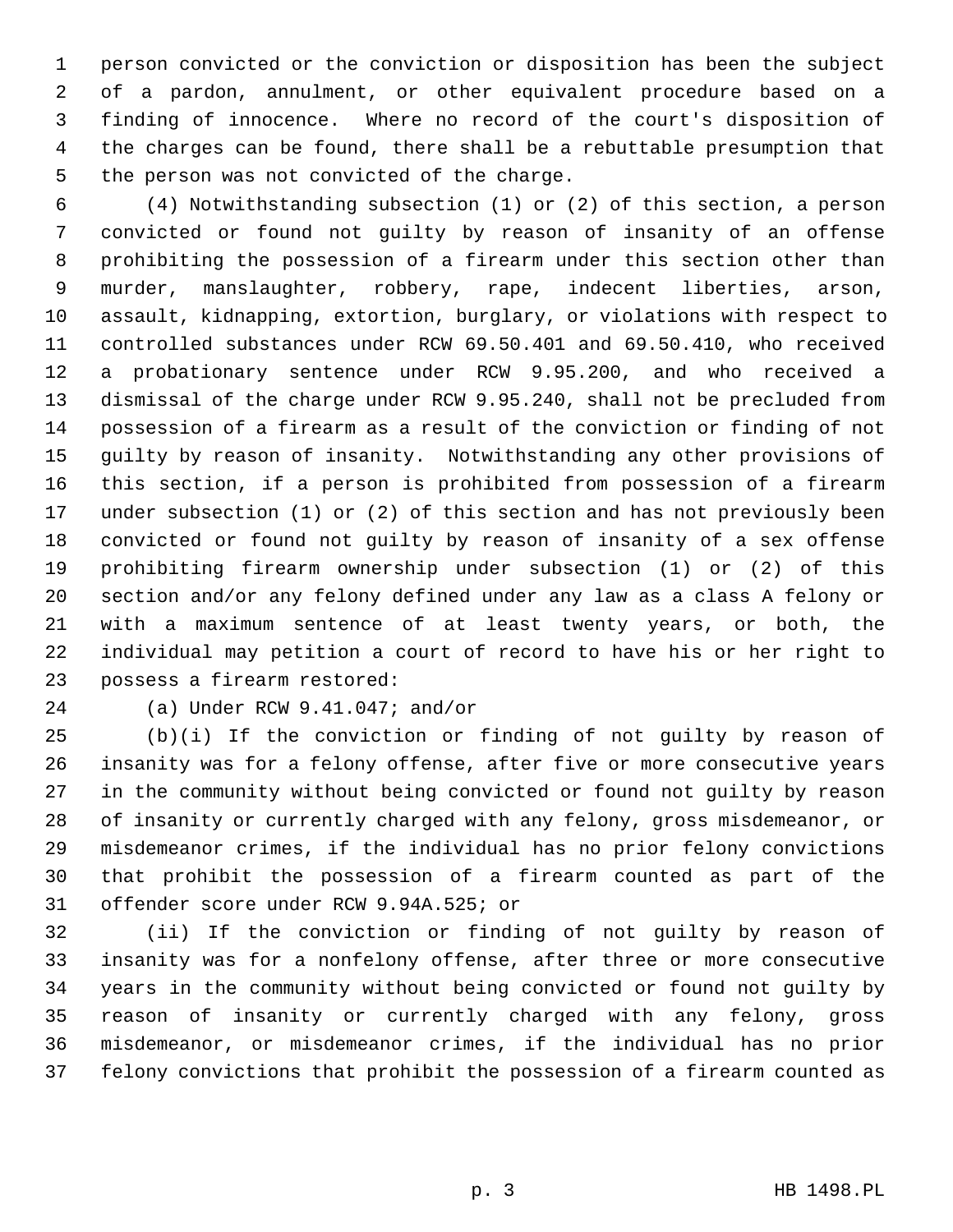1 part of the offender score under RCW 9.94A.525 and the individual has 2 completed all conditions of the sentence.

 3 (5) In addition to any other penalty provided for by law, if a 4 person under the age of eighteen years is found by a court to have 5 possessed a firearm in a vehicle in violation of subsection (1) or (2) 6 of this section or to have committed an offense while armed with a 7 firearm during which offense a motor vehicle served an integral 8 function, the court shall notify the department of licensing within 9 twenty-four hours and the person's privilege to drive shall be revoked 10 under RCW 46.20.265.

11 (6) Nothing in chapter 129, Laws of 1995 shall ever be construed or 12 interpreted as preventing an offender from being charged and 13 subsequently convicted for the separate felony crimes of theft of a 14 firearm or possession of a stolen firearm, or both, in addition to 15 being charged and subsequently convicted under this section for 16 unlawful possession of a firearm in the first or second degree. 17 Notwithstanding any other law, if the offender is convicted under this 18 section for unlawful possession of a firearm in the first or second 19 degree and for the felony crimes of theft of a firearm or possession of 20 a stolen firearm, or both, then the offender shall serve consecutive 21 sentences for each of the felony crimes of conviction listed in this 22 subsection.

23 (7) Each firearm unlawfully possessed under this section shall be 24 a separate offense.

25 **Sec. 2.** RCW 9.41.047 and 2005 c 453 s 2 are each amended to read 26 as follows:

27 (1) At the time a person is convicted or found not guilty by reason 28 of insanity of an offense making the person ineligible to possess a 29 firearm, or at the time a person is committed by court order under RCW 30 71.05.240, 71.05.320, ((71.34.090)) 71.34.740, 71.34.750, or chapter 31 10.77 RCW for mental health treatment, the convicting or committing 32 court shall notify the person, orally and in writing, that the person 33 must immediately surrender any concealed pistol license and that the 34 person may not possess a firearm unless his or her right to do so is 35 restored by a court of record. For purposes of this section a 36 convicting court includes a court in which a person has been found not 37 guilty by reason of insanity.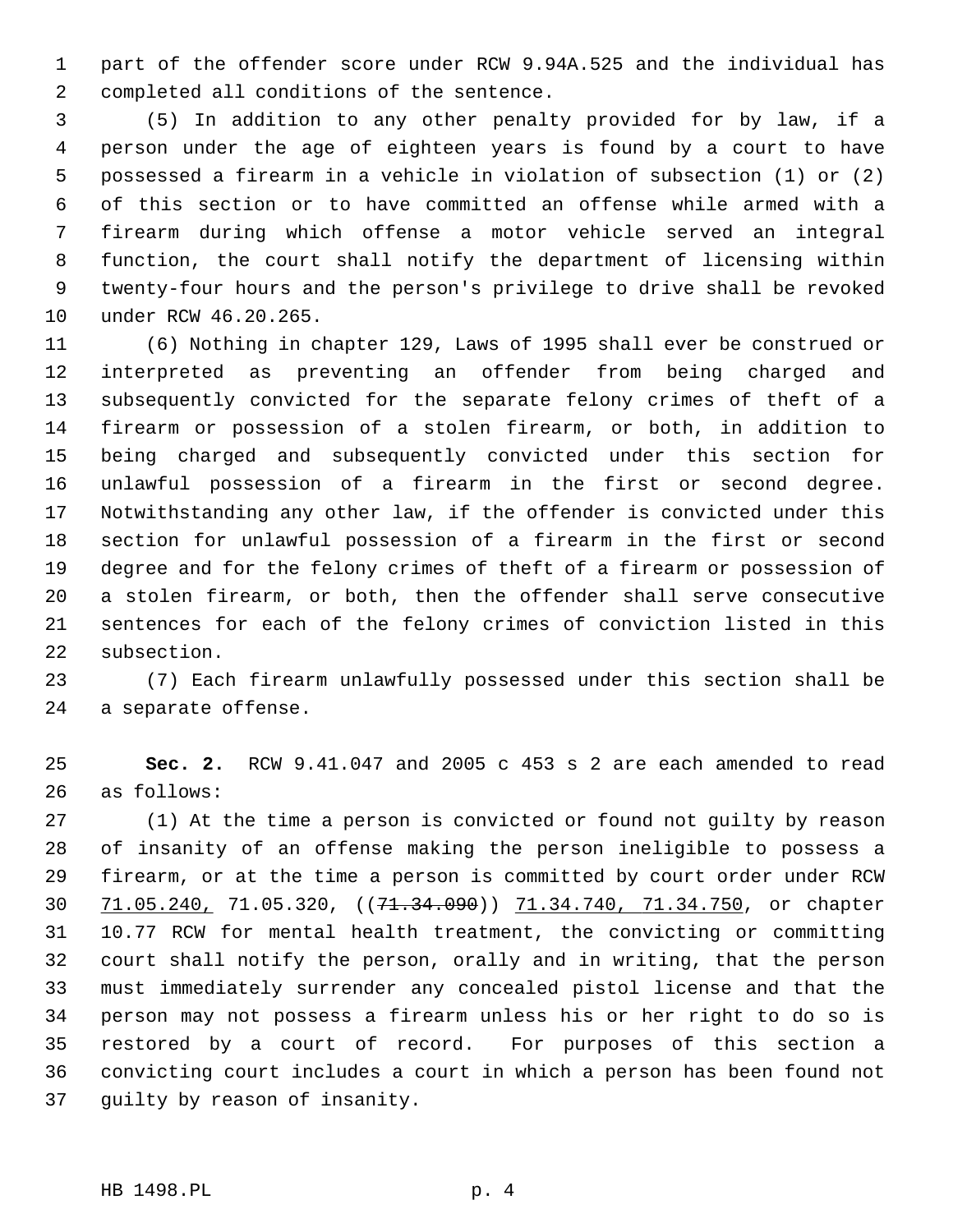1 The convicting or committing court ((also)) shall forward within 2 three judicial days after conviction or entry of the commitment order 3 a copy of the person's driver's license or identicard, or comparable 4 information, ((to the department of licensing,)) along with the date of 5 conviction or commitment, to the department of licensing. When a 6 person is committed by court order under RCW 71.05.240, 71.05.320, 7 71.34.740, 71.34.750, or chapter 10.77 RCW, for mental health 8 treatment, the committing court also shall forward, within three 9 judicial days after entry of the commitment order, a copy of the 10 person's driver's license, or comparable information, along with the 11 date of commitment, to the national instant criminal background check 12 system index, denied persons file, created by the federal Brady handgun 13 violence prevention act (P.L. 103-159).

14 (2) Upon receipt of the information provided for by subsection (1) 15 of this section, the department of licensing shall determine if the 16 convicted or committed person has a concealed pistol license. If the 17 person does have a concealed pistol license, the department of 18 licensing shall immediately notify the license-issuing authority which, 19 upon receipt of such notification, shall immediately revoke the 20 license.

21 (3)(a) A person who is prohibited from possessing a firearm, by 22 reason of having been involuntarily committed for mental health 23 treatment under RCW  $71.05.240$ , 71.05.320, ((71.34.090)) 71.34.740, 24 71.34.750, chapter 10.77 RCW, or equivalent statutes of another 25 jurisdiction may, upon discharge, petition  $((a))$  the superior court 26 ( $(\theta f \text{ record})$ ) to have his or her right to possess a firearm restored. 27 ((At the time of commitment, the court shall specifically state to the 28 person that he or she is barred from possession of firearms.))

29 (b) The ((secretary of social and health services shall develop appropriate rules to create an approval process under this subsection. The rules must provide for the restoration of the)) petition may be brought in the superior court that ordered the involuntary commitment or the superior court of the county in which the petitioner resides.

 (c) Except as provided in (d) of this subsection, the court shall 35 restore the petitioner's right to possess a firearm ((upon a showing in a court of competent jurisdiction that the person)) if the petitioner proves by a preponderance of the evidence that: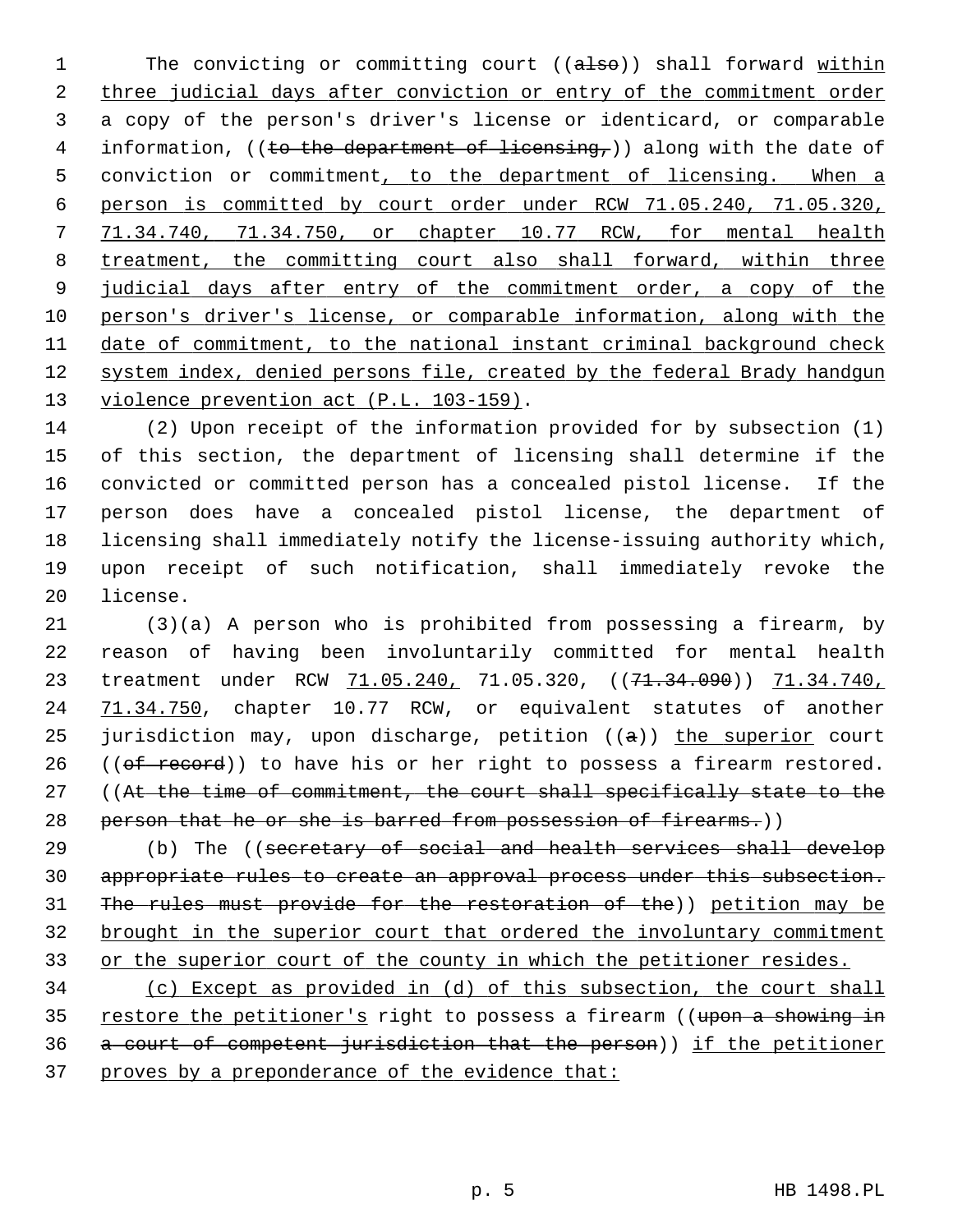- 1 (i) The petitioner is no longer required to participate in  $((an))$ 2 court-ordered inpatient or outpatient treatment ((program, is no longer 3 required to take medication to treat any));
- 4 (ii) The petitioner has successfully managed the condition related 5 to the commitment( $\left(\frac{1}{1} \text{ and does not}\right)$ );

6 (iii) The petitioner no longer presents a substantial danger to 7 himself or herself,  $((others<sub>r</sub>))$  or the public $((... )$  Unlawful possession 8 of a firearm under this subsection shall be punished as a class C 9 felony under chapter 9A.20 RCW.

10  $(e)$  A person petitioning the court under this subsection  $(3)$  shall 11 bear the burden of proving by a preponderance of the evidence that the 12 circumstances resulting in) ); and

13 (iv) The symptoms related to the commitment ((no longer exist and)) 14 are not reasonably likely to recur.

15 (d) If a preponderance of the evidence in the record supports a 16 finding that the person petitioning the court has engaged in violence 17 and that it is more likely than not that the person will engage in 18 violence after his or her right to possess a firearm is restored, the 19 person shall bear the burden of proving by clear, cogent, and 20 convincing evidence that he or she does not present a substantial 21 danger to the safety of others.

 (e) When a person's right to possess a firearm has been restored 23 under this subsection, the court shall forward, within three judicial days after entry of the restoration order, notification that the person's right to possess a firearm has been restored to the department of licensing, the department of social and health services, and the national instant criminal background check system index, denied persons 28 file.

29 (4) No person who has been found not guilty by reason of insanity 30 may petition a court for restoration of the right to possess a firearm 31 unless the person meets the requirements for the restoration of the 32 right to possess a firearm under RCW 9.41.040(4).

33 **Sec. 3.** RCW 71.05.230 and 2006 c 333 s 302 are each amended to 34 read as follows:

35 A person detained for seventy-two hour evaluation and treatment may 36 be detained for not more than fourteen additional days of involuntary 37 intensive treatment or ninety additional days of a less restrictive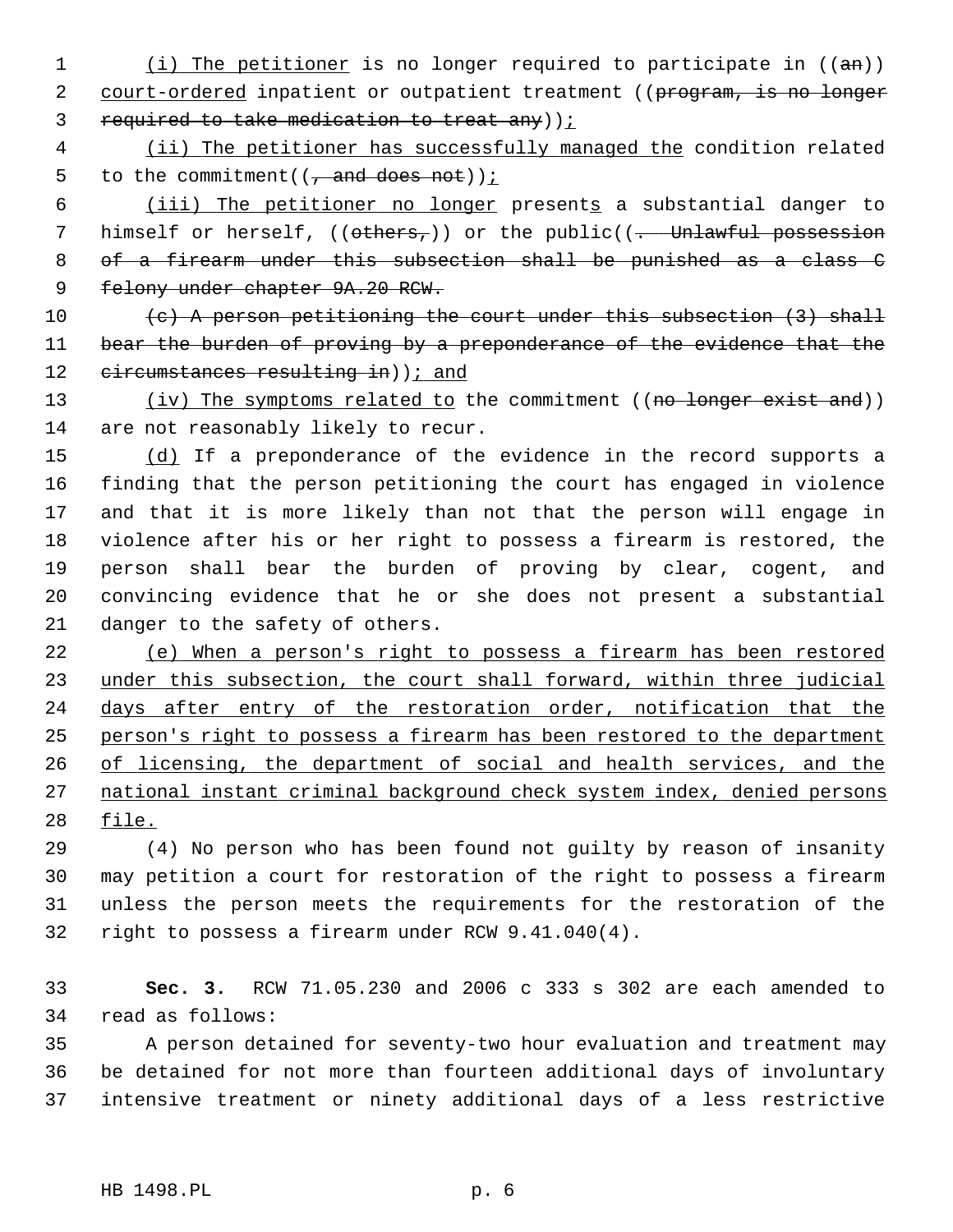1 alternative to involuntary intensive treatment. There shall be no fee 2 for filing petitions for fourteen days of involuntary intensive 3 treatment. A petition may only be filed if the following conditions 4 are met:

 5 (1) The professional staff of the agency or facility providing 6 evaluation services has analyzed the person's condition and finds that 7 the condition is caused by mental disorder and either results in a 8 likelihood of serious harm, or results in the detained person being 9 gravely disabled and are prepared to testify those conditions are met; 10 and

11 (2) The person has been advised of the need for voluntary treatment 12 and the professional staff of the facility has evidence that he or she 13 has not in good faith volunteered; and

14 (3) The facility providing intensive treatment is certified to 15 provide such treatment by the department; and

16 (4) The professional staff of the agency or facility or the 17 designated mental health professional has filed a petition for fourteen 18 day involuntary detention or a ninety day less restrictive alternative 19 with the court. The petition must be signed either by two physicians 20 or by one physician and a mental health professional who have examined 21 the person. If involuntary detention is sought the petition shall 22 state facts that support the finding that such person, as a result of 23 mental disorder, presents a likelihood of serious harm, or is gravely 24 disabled and that there are no less restrictive alternatives to 25 detention in the best interest of such person or others. The petition 26 shall state specifically that less restrictive alternative treatment 27 was considered and specify why treatment less restrictive than 28 detention is not appropriate. If an involuntary less restrictive 29 alternative is sought, the petition shall state facts that support the 30 finding that such person, as a result of mental disorder, presents a 31 likelihood of serious harm, or is gravely disabled and shall set forth 32 the less restrictive alternative proposed by the facility; and

33 (5) A copy of the petition has been served on the detained person, 34 his or her attorney and his or her guardian or conservator, if any, 35 prior to the probable cause hearing; and

36 (6) The court at the time the petition was filed and before the 37 probable cause hearing has appointed counsel to represent such person 38 if no other counsel has appeared; and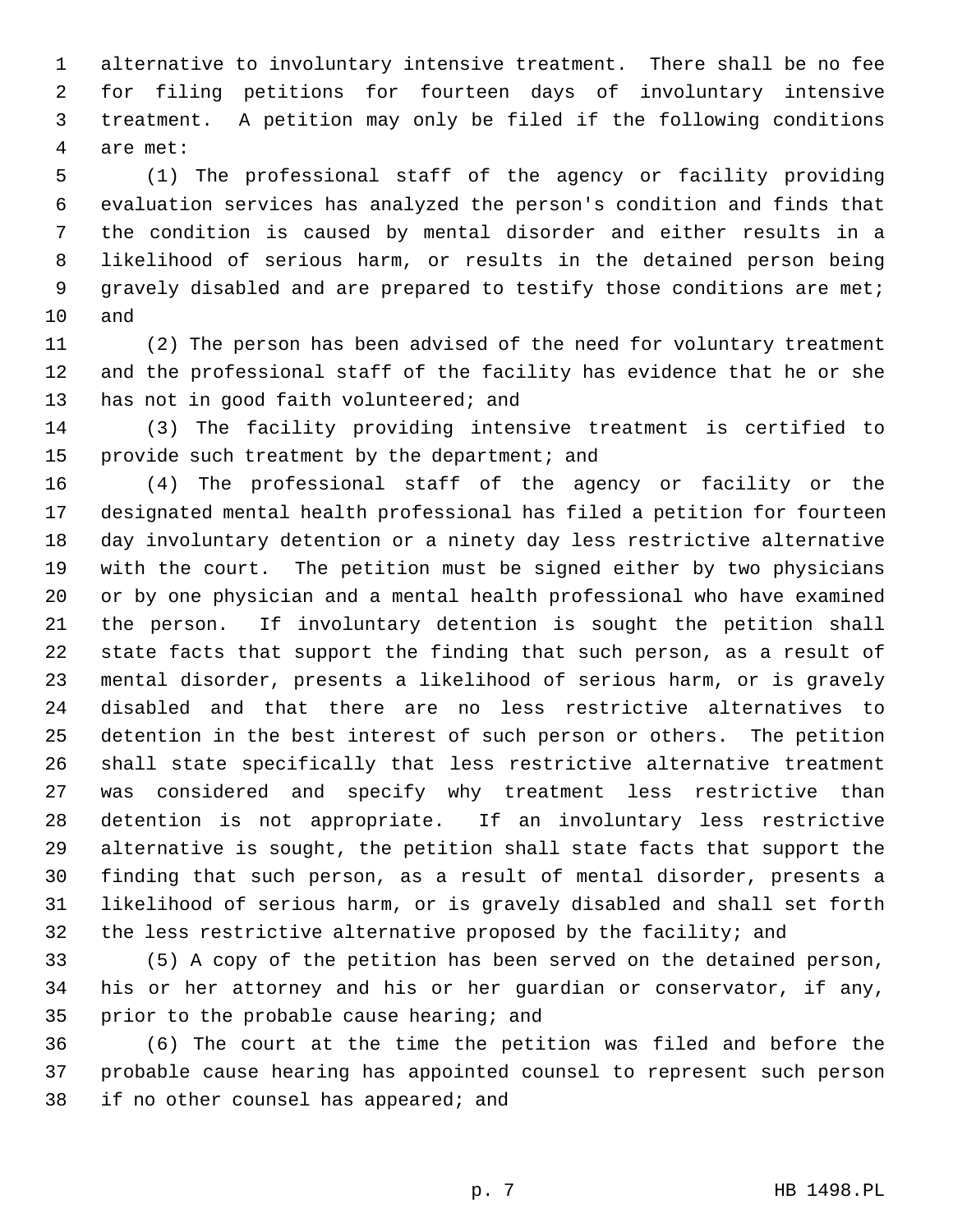1 (7) ((The court has ordered a fourteen day involuntary intensive 2 treatment or a ninety day less restrictive alternative treatment after 3 a probable cause hearing has been held pursuant to RCW 71.05.240)) The 4 petition reflects that the person was informed of the loss of firearm 5 rights if involuntarily committed; and

 6 (8) At the conclusion of the initial commitment period, the 7 professional staff of the agency or facility or the designated mental 8 health professional may petition for an additional period of either 9 ninety days of less restrictive alternative treatment or ninety days of 10 involuntary intensive treatment as provided in RCW 71.05.290; and

11 (9) If the hospital or facility designated to provide outpatient 12 treatment is other than the facility providing involuntary treatment, 13 the outpatient facility so designated has agreed to assume such 14 responsibility.

15 **Sec. 4.** RCW 71.05.240 and 1997 c 112 s 19 are each amended to read 16 as follows:

17 (1) If a petition is filed for fourteen day involuntary treatment 18 or ninety days of less restrictive alternative treatment, the court 19 shall hold a probable cause hearing within seventy-two hours of the 20 initial detention of such person as determined in RCW 71.05.180. If 21 requested by the detained person or his or her attorney, the hearing 22 may be postponed for a period not to exceed forty-eight hours. The 23 hearing may also be continued subject to the conditions set forth in 24 RCW 71.05.210 or subject to the petitioner's showing of good cause for 25 a period not to exceed twenty-four hours.

 (2) The court at the time of the probable cause hearing and before 27 an order of commitment is entered shall inform the person both orally and in writing that the failure to make a good faith effort to seek voluntary treatment as provided in RCW 71.05.230 will result in the loss of his or her firearm rights if the person is subsequently detained for involuntary treatment under this section.

32 (3) At the conclusion of the probable cause hearing, if the court 33 finds by a preponderance of the evidence that such person, as the 34 result of mental disorder, presents a likelihood of serious harm, or is 35 gravely disabled, and, after considering less restrictive alternatives 36 to involuntary detention and treatment, finds that no such alternatives 37 are in the best interests of such person or others, the court shall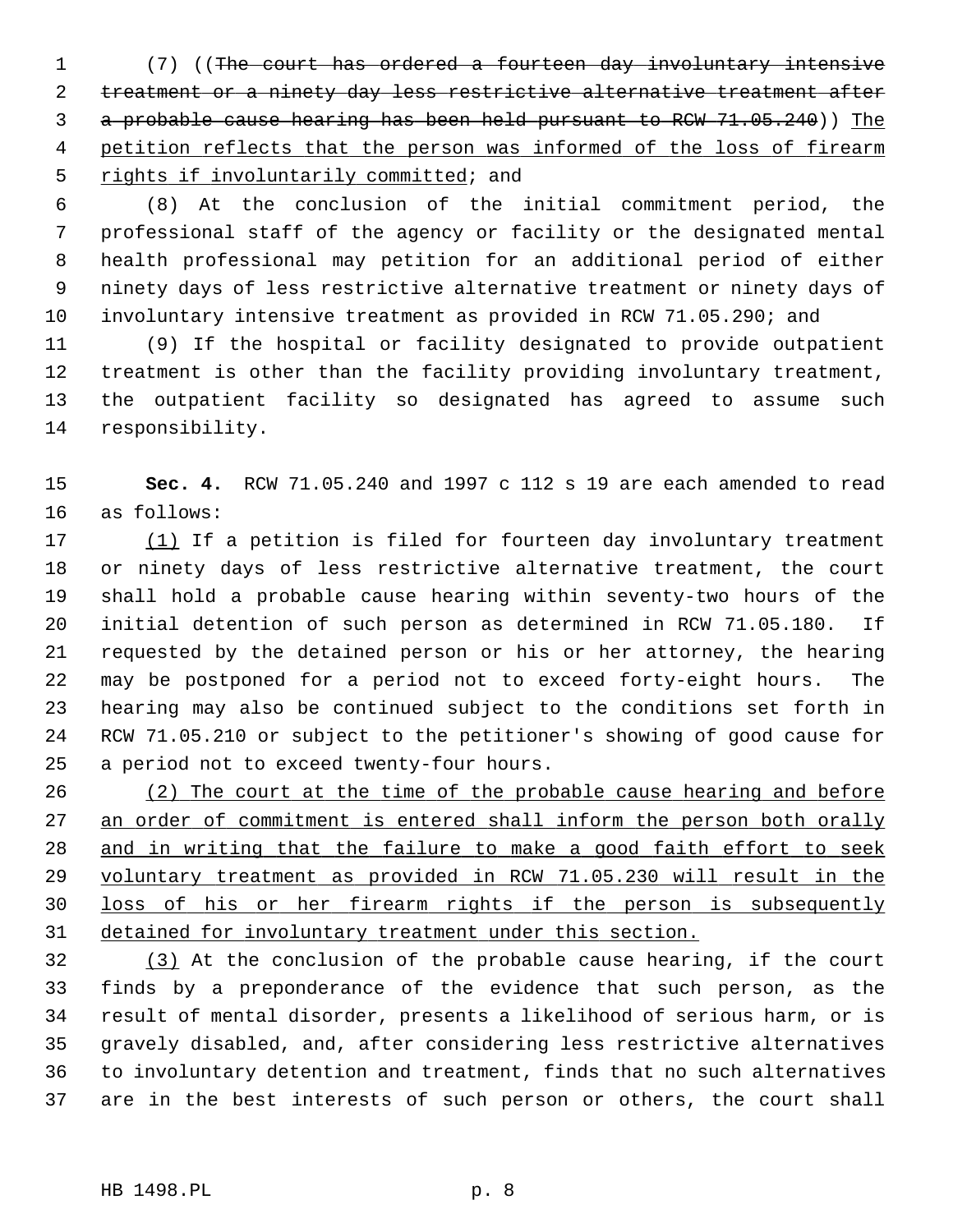1 order that such person be detained for involuntary treatment not to 2 exceed fourteen days in a facility certified to provide treatment by 3 the department. If the court finds that such person, as the result of 4 a mental disorder, presents a likelihood of serious harm, or is gravely 5 disabled, but that treatment in a less restrictive setting than 6 detention is in the best interest of such person or others, the court 7 shall order an appropriate less restrictive course of treatment for not 8 to exceed ninety days.

 9 (4) The court shall specifically state to such person and give such 10 person notice in writing that if involuntary treatment beyond the 11 fourteen day period or beyond the ninety days of less restrictive 12 treatment is to be sought, such person will have the right to a full 13 hearing or jury trial as required by RCW 71.05.310. The court shall 14 also state to the person and provide written notice that the person is 15 barred from the possession of firearms and that the prohibition remains 16 in effect until a court restores his or her right to possess a firearm 17 under RCW 9.41.047.

18 **Sec. 5.** RCW 71.05.300 and 2008 c 213 s 8 are each amended to read 19 as follows:

20 (1) The petition for ninety day treatment shall be filed with the 21 clerk of the superior court at least three days before expiration of 22 the fourteen-day period of intensive treatment. At the time of filing 23 such petition, the clerk shall set a time for the person to come before 24 the court on the next judicial day after the day of filing unless such 25 appearance is waived by the person's attorney, and the clerk shall 26 notify the designated mental health professional. The designated 27 mental health professional shall immediately notify the person 28 detained, his or her attorney, if any, and his or her guardian or 29 conservator, if any, the prosecuting attorney, and the regional support 30 network administrator, and provide a copy of the petition to such 31 persons as soon as possible. The regional support network 32 administrator or designee may review the petition and may appear and 33 testify at the full hearing on the petition.

34 (2) At the time set for appearance the detained person shall be 35 brought before the court, unless such appearance has been waived and 36 the court shall advise him or her of his or her right to be represented 37 by an attorney  $((and of))_L$  his or her right to a jury trial, and his or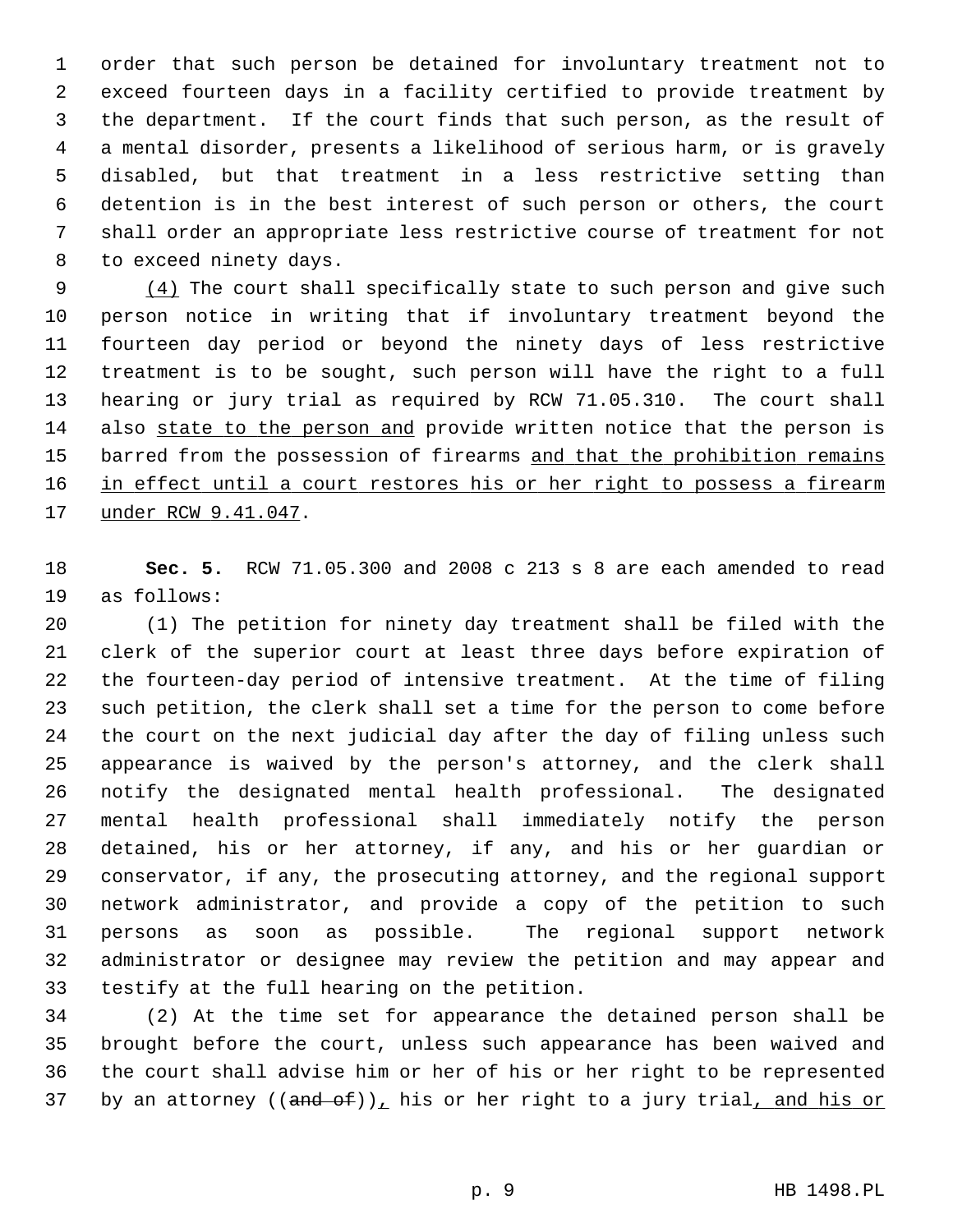1 her loss of firearm rights if involuntarily committed. If the detained 2 person is not represented by an attorney, or is indigent or is 3 unwilling to retain an attorney, the court shall immediately appoint an 4 attorney to represent him or her. The court shall, if requested, 5 appoint a reasonably available licensed physician, psychologist, or 6 psychiatrist, designated by the detained person to examine and testify 7 on behalf of the detained person.

 8 (3) The court may, if requested, also appoint a professional person 9 as defined in RCW 71.05.020 to seek less restrictive alternative 10 courses of treatment and to testify on behalf of the detained person. 11 In the case of a person with a developmental disability who has been 12 determined to be incompetent pursuant to RCW 10.77.086(4), then the 13 appointed professional person under this section shall be a 14 developmental disabilities professional.

15 (4) The court shall also set a date for a full hearing on the 16 petition as provided in RCW 71.05.310.

17 **Sec. 6.** RCW 71.34.730 and 1995 c 312 s 54 are each amended to read 18 as follows:

19 (1) The professional person in charge of an evaluation and 20 treatment facility where a minor has been admitted involuntarily for 21 the initial seventy-two hour treatment period under this chapter may 22 petition to have a minor committed to an evaluation and treatment 23 facility for fourteen-day diagnosis, evaluation, and treatment.

24 If the professional person in charge of the treatment and 25 evaluation facility does not petition to have the minor committed, the 26 parent who has custody of the minor may seek review of that decision in 27 court. The parent shall file notice with the court and provide a copy 28 of the treatment and evaluation facility's report.

29 (2) A petition for commitment of a minor under this section shall 30 be filed with the superior court in the county where the minor is 31 residing or being detained.

32 (a) A petition for a fourteen-day commitment shall be signed either 33 by two physicians or by one physician and a mental health professional 34 who have examined the minor and shall contain the following:

35 (i) The name and address of the petitioner;

36 (ii) The name of the minor alleged to meet the criteria for 37 fourteen-day commitment;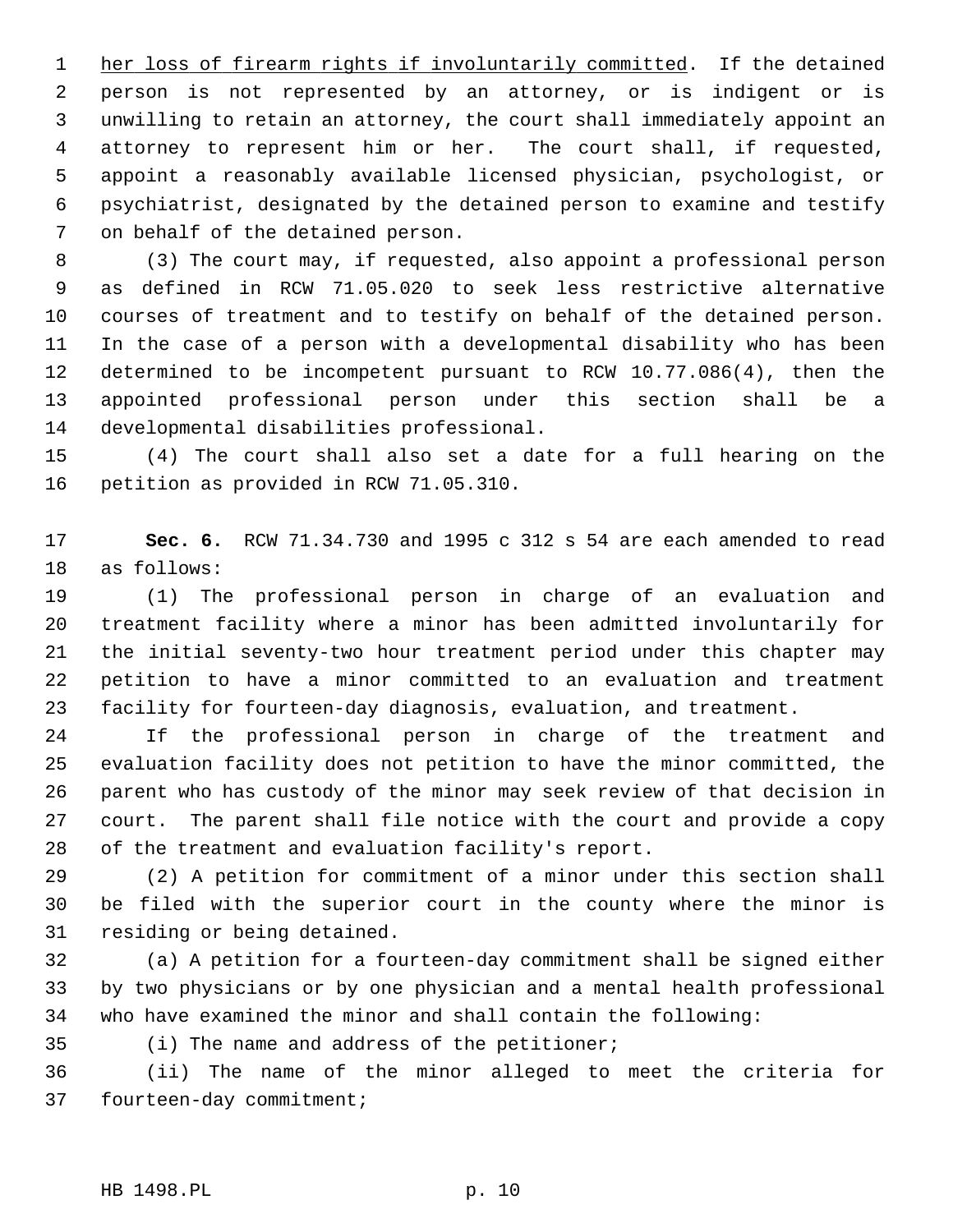1 (iii) The name, telephone number, and address if known of every 2 person believed by the petitioner to be legally responsible for the 3 minor;

 4 (iv) A statement that the petitioner has examined the minor and 5 finds that the minor's condition meets required criteria for fourteen- 6 day commitment and the supporting facts therefor;

 7 (v) A statement that the minor has been advised of the need for 8 voluntary treatment but has been unwilling or unable to consent to 9 necessary treatment;

10 (vi) A statement that the minor has been advised of the loss of 11 firearm rights if involuntarily committed;

12 (vii) A statement recommending the appropriate facility or 13 facilities to provide the necessary treatment; and

14 ( $(\overrightarrow{vii})$ ) (viii) A statement concerning whether a less restrictive 15 alternative to inpatient treatment is in the best interests of the 16 minor.

17 (b) A copy of the petition shall be personally delivered to the 18 minor by the petitioner or petitioner's designee. A copy of the 19 petition shall be sent to the minor's attorney and the minor's parent.

20 **Sec. 7.** RCW 71.34.740 and 1985 c 354 s 8 are each amended to read 21 as follows:

22 (1) A commitment hearing shall be held within seventy-two hours of 23 the minor's admission, excluding Saturday, Sunday, and holidays, unless 24 a continuance is requested by the minor or the minor's attorney.

25 (2) The commitment hearing shall be conducted at the superior court 26 or an appropriate place at the facility in which the minor is being 27 detained.

28 (3) At the commitment hearing, the evidence in support of the 29 petition shall be presented by the county prosecutor.

30 (4) The minor shall be present at the commitment hearing unless the 31 minor, with the assistance of the minor's attorney, waives the right to 32 be present at the hearing.

33 (5) If the parents are opposed to the petition, they may be 34 represented at the hearing and shall be entitled to court-appointed 35 counsel if they are indigent.

36 (6) At the commitment hearing, the minor shall have the following 37 rights: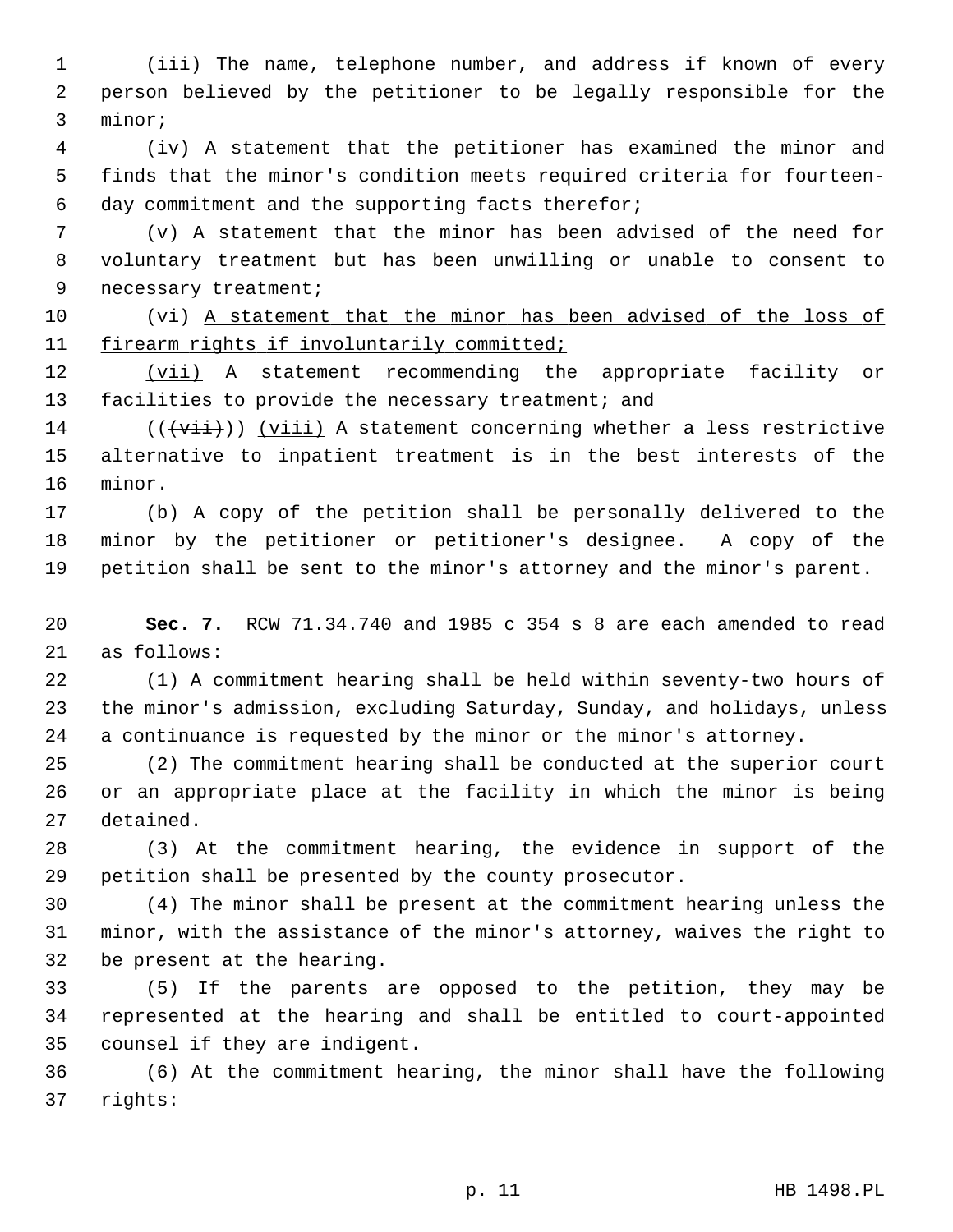1 (a) To be represented by an attorney;

2 (b) To present evidence on his or her own behalf;

3 (c) To question persons testifying in support of the petition.

 4 (7) The court at the time of the commitment hearing and before an order of commitment is entered shall inform the minor both orally and in writing that the failure to make a good faith effort to seek voluntary treatment as provided in RCW 71.34.730 will result in the loss of his or her firearm rights if the minor is subsequently detained for involuntary treatment under this section.

10 (8) If the minor has received medication within twenty-four hours 11 of the hearing, the court shall be informed of that fact and of the 12 probable effects of the medication.

13  $((+8))$  (9) Rules of evidence shall not apply in fourteen-day 14 commitment hearings.

15  $((+9))$  (10) For a fourteen-day commitment, the court must find by 16 a preponderance of the evidence that:

17 (a) The minor has a mental disorder and presents a "likelihood of 18 serious harm" or is "gravely disabled";

19 (b) The minor is in need of evaluation and treatment of the type 20 provided by the inpatient evaluation and treatment facility to which 21 continued inpatient care is sought or is in need of less restrictive 22 alternative treatment found to be in the best interests of the minor; 23 and

24 (c) The minor is unwilling or unable in good faith to consent to 25 voluntary treatment.

26  $((+10))$  (11) If the court finds that the minor meets the criteria 27 for a fourteen-day commitment, the court shall either authorize 28 commitment of the minor for inpatient treatment or for less restrictive 29 alternative treatment upon such conditions as are necessary. If the 30 court determines that the minor does not meet the criteria for a 31 fourteen-day commitment, the minor shall be released.

 $(1)$  (( $(1)$ )) (12) Nothing in this section prohibits the professional 33 person in charge of the evaluation and treatment facility from 34 releasing the minor at any time, when, in the opinion of the 35 professional person in charge of the facility, further inpatient 36 treatment is no longer necessary. The release may be subject to 37 reasonable conditions if appropriate.